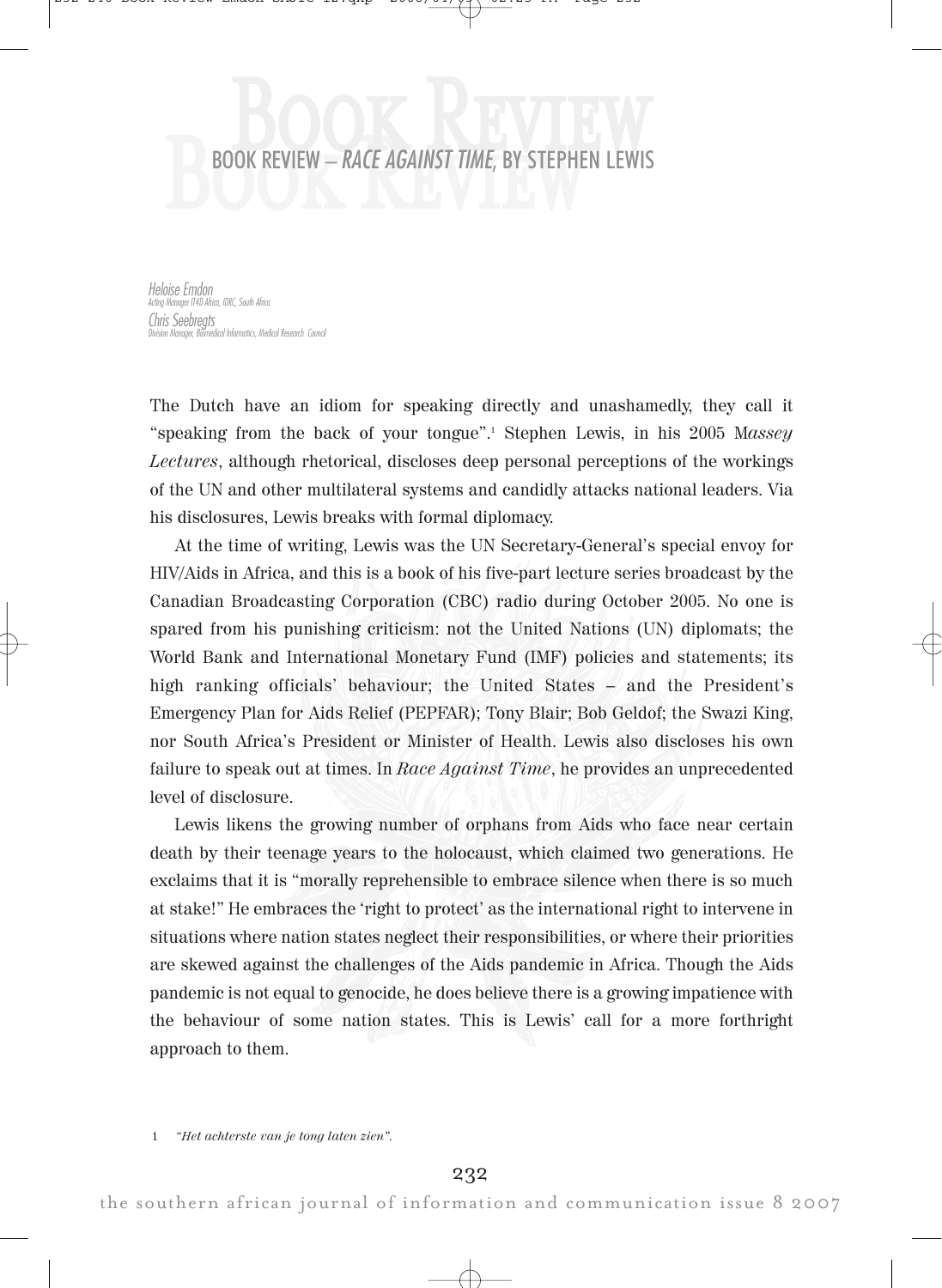By way of example, having privately castigated the King of Swaziland, in whose country 42% of mothers in antenatal clinics are infected, the highest rate in the world, he laments not doing so publicly when the two later met with the media.

"Look at what our silence hides: Polygamy, which denigrates women and spreads the virus; early marriage, which directly violates UN conventions (ratified by Swaziland!); monumental extravagance in the face of pernicious illness and misery. It's alright to speak out about Darfur, about the Congo, about northern Uganda, but not about Swaziland? Conflict is indictable, but wanton death from disease is acceptable?" (p.185).

He identifies South Africa "as the toughest of all" his missions. South Africa's own figures show that there are well over six million people infected by HIV/Aids – the highest absolute number in the world. However, the slow roll-out of antiretroviral therapy (ART) – despite budgetary allocation, prevention and care being addressed – means the country is lagging behind and too many people are dying.

"Every senior UN official, engaged directly or indirectly in the struggle against Aids to whom I have spoken about South Africa, is completely bewildered by the policies of President Mbeki…what is true, I believe, of all of us, is a tremendous commitment to South Africa – a confidence that South Africa is the centerpiece of the continent, and that we would do anything and everything in our power to support its growth and development. Many of us were in some way involved in the international battle against apartheid …" (p.185).

Lewis finds the utterances of the South African Minister of Health "unfathomable" because of the perpetual and public advocacy of nutritional remedies "as though they are equal or transcend antiretroviral treatment" and the "public confusion she generates through rumours" of the drugs' side effects, not least of which result in non-compliance with the lifelong drugs and could lead to multi-drug resistance. "If my colleagues and friends are confused by the position of the president, they are incredulous at the words and actions of the Minister of Health."

Africa is losing the war against HIV/Aids. Lewis says this is the case because neither Africa nor the international community have prioritised UN Millennium Development Goals  $(MDGs)^2$  commitments, and will not achieve them by 2015. This is the theme of the book. It is presented as deep disclosure from within the UN and frank details of interactions with other international agencies, and

<sup>&</sup>lt;sup>2</sup> For a full description of the eight Millennium Development Goals set for achievement by 2015, go to: http://www.undp.org/mdg/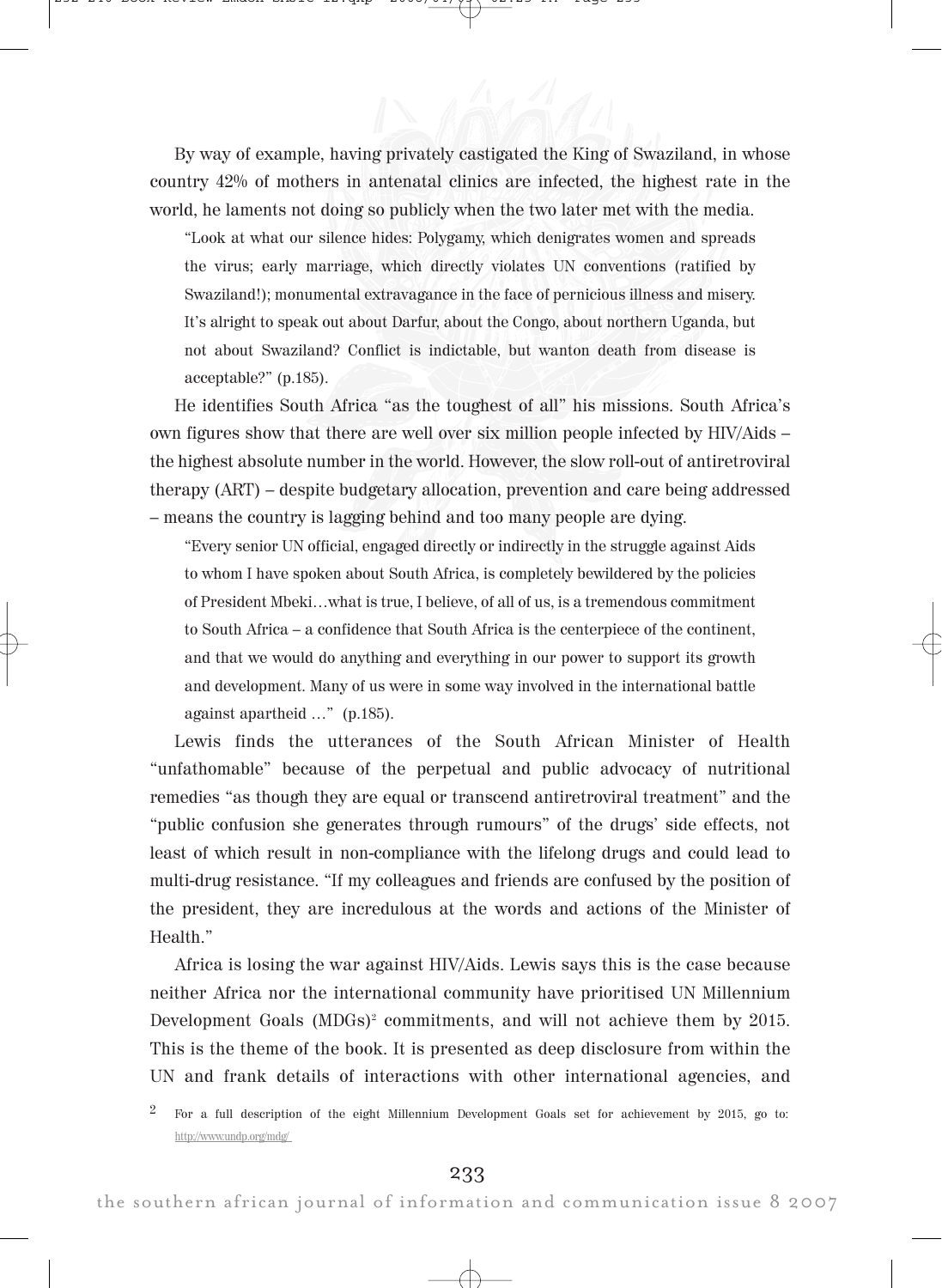several anecdotes of experience in Africa amongst the sufferers of Aids and the vulnerable women and children and orphans for whom he puts up such a valiant fight. Lewis' overriding concern becomes the empowerment of women and universal access to education, as well as the need to manage antiretroviral therapies nationally and to continue to support innovation in technologies to find solutions against the deadly virus.

Lewis observes that the MDGs are all inextricably linked to fighting the HIV/Aids pandemic. However, he does not believe that by 2015 the goals will be met to eradicate extreme hunger; achieve universal primary education; promote gender equality and empower women; reduce child mortality; improve maternal health; combat HIV/Aids, malaria and other diseases; and develop a global partnership for development. He does not address the environmental sustainability goal.

On several occasions Lewis describes how the UN is often divided against itself, and how the World Bank is pitted against the UN. Starting from the UN special assembly on Africa 1986, which he chairs, he describes how, despite the squabbling over wording, agreement is reached over Africa's plight and future policy directions. The unintended effects on Africa came from the upshot of the UN's Africa focus. Premised on this UN declaration on Africa the World Bank and IMF followed with policies on structural adjustment plans (SAPs), which treated the African economies as if they were mature and able to respond to Western economic protocols. In their place came conditionalities on African governments imposed through World Bank loan agreements.

"I have come to the conclusion, as I travel, that the IMF simply doesn't understand the combined ravages of HIV/Aids and poverty; simply fails to understand that you can't deny the hiring of health professionals, in the face of an apocalypse, just because you adhere religiously to some rabid economic dialectic which says that no matter how grievous the circumstance, you can't breach the macro-economic environment. I saw it in Zambia and I saw it in Malawi, and in each case the governments were frantic, but the IMF wouldn't budge" (p. 166).

Later in the book Lewis describes how during a visit to Rwanda the World Bank representative asks him to persuade the Bank headquarter to allow a small percentage of money to go towards treatment for HIV/Aids. Lewis describes a phone call he makes to an official whom he had admired in a former position. Lewis laid out the request and the response he got was: "You see, Stephen, it's difficult. Let's face the painful truth: the people with Aids are going to die. The money would probably be better used for prevention. It's all a matter of trade-offs."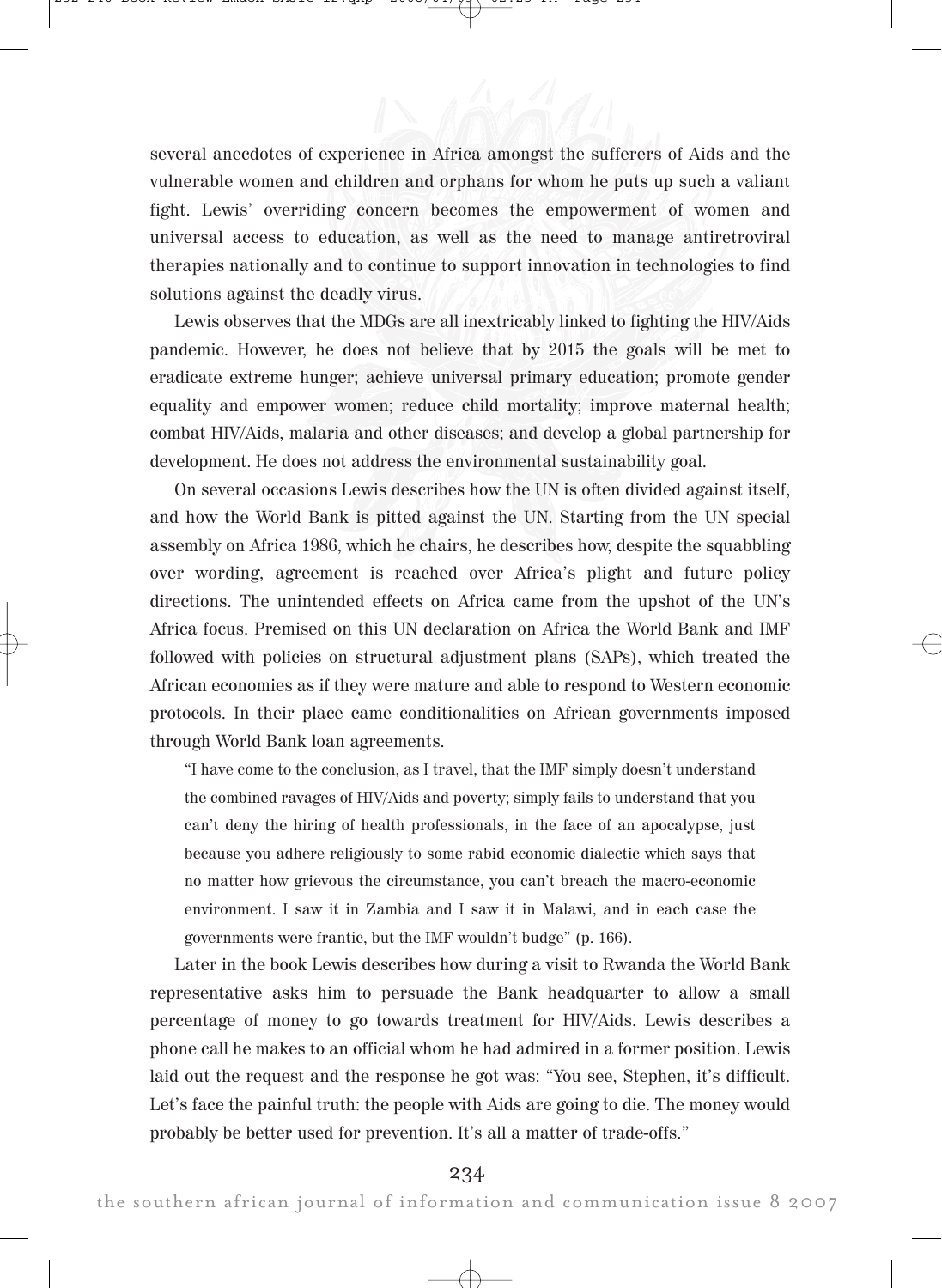He calls it "this pernicious frame of mind ruled the dialectical roost. Somehow the people living with Aids were expendable, in vast numbers, while people in power persuaded themselves that it was better to practice prevention." Maintaining this level of disclosure as indictment against the international community, Lewis does not give up on hammering home what kind of commitment would be required to support what he calls the "courageous" Global Fund to Fight Aids, tuberculosis and malaria established by the UN. The outcome of the G8 summit in Gleneagles, during which the Commission for Africa called for a "fully funded" Global Fund focused public attention almost exclusively on Africa. He says the Live 8 concert was a brilliant co-option and effective muzzling of the NGO community by Blair.

Within two months of the G8 Summit the "inviolable pattern of betrayal of Africa" emerged. The US refused to support funding in 2006, offering between US\$400 and US\$600 million when it should have committed double that to ensure the fund would meet its US\$2.9 billion target. The G8 commitments to increase their aid to Africa to US\$50 billion a year pales in insignificance against the 20:1 ratio of global spending on military expenditure – which passes the trillion dollar mark. A committed democratic socialist, he is forced to conclude that governments are unreliable and that the private sector has started to play a role ranging from the Gates Foundation to the Global Business Coalition on HIV/Aids, and from companies in Angola to Anglo-American, demonstrating their commitment to fight the epidemic.

Advancing a 10-point proposal to be applied to Africa to give it a better chance for survival Lewis puts emphasis on improved trade with Africa and the need to do away with agricultural subsidies in the north; the rights of the child especially to "universal access" to free primary education; and the rights of women – and campaigns for a full UN agency for women. These are good agenda setting points, but in the reviewers' opinion they remain very much at a high-level policy realm.

While Lewis' optimism is necessary to balance his candour, it is naïve for an outsider to assume that his cutting remarks will not be met by a closing of the ranks. He has not exactly set the UN up for an easy policy job. Having put the cat amongst the pigeons, UN officials working in close proximity with African governments would have to either thank him for his firebrand politics if it opens doors, or dismiss him if they need to pry open others. Lewis might have won some friends, but he certainly will have lost several key role players. Since publishing this book and the public criticism of the SA government at the HIV/Aids global conference in Toronto 2006, Lewis has praised the new direction ushered in by the Deputy President of South Africa.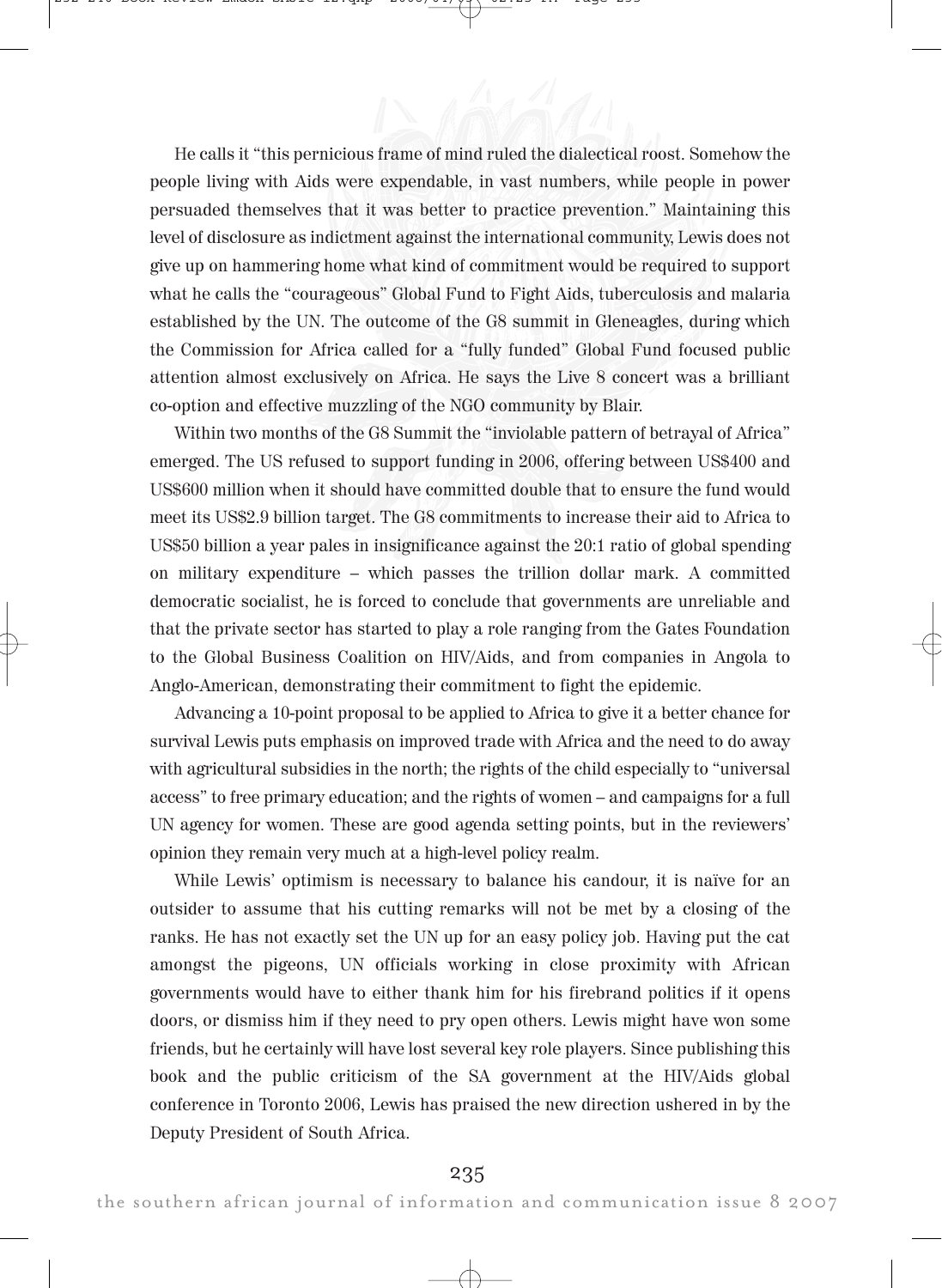Although the Massey lectures presented in this compilation deal with issues other than disease, the HIV epidemic is a theme underlying much of what Lewis writes, along with the Millennium Development Goals, which he strongly supports. His critiques of the worldwide response to other MDG issues, such as poverty, hunger and women's rights, are written in the context of the overriding impact of the HIV epidemic and the devastating effect it is having on attempts to achieve all other goals, reversing the gains of previous years and profoundly changing the destiny of Africa.

While recognising the importance of HIV prevention programmes and the potential of microbicide and vaccine development programmes, antiretroviral treatment receives special attention in the Lewis lectures. ART is possibly the most controversial intervention against HIV and Aids and Lewis presents insightful and probing reviews of issues such as international drug patents, donor interests and country-level responses. Developing countries afflicted worst by the epidemic are not spared from his scathing criticism and special mention is reserved for Government policy, particularly Lesotho, and the Ministry of Health in South Africa, the country with the greatest number of infected people in the world.

Perhaps ART receives special mention because Lewis, the great champion of human rights, particularly in Africa, recognises the injustice of disregarding those who appear to be doomed as a result of HIV infection. One of his strongest statements in the book is reserved for the otherwise respected colleague, mentioned above, who makes the mistake of proposing that limited resources should rather be spent on trying to prevent infection rather than treating infected patients who "will die anyway". All lives are valuable and there are frighteningly devastating effects of limiting access to treatment on prevention itself and other Aids-related issues, not least of which is the issue of Aids orphans and child-headed households.

ART is also central to effective prevention programmes by reducing the level of virus in patients and thus reducing the likelihood of transmission. Sexual stereotypes and entrenched behavioural practices are difficult to change and the development of effective vaccines and microbicides, as yet, has proven elusive. However, antiretroviral treatment is effective and accessible in most, if not all, situations. Logistical and health systems issues are potentially solvable and Lewis finds it intolerable that more is not being done to improve access to this proven and effective intervention.

In support of treatment programmes, Lewis praises the World Health Organisation's "three-by-five" initiative (3 000 patients on ART by 2005), brainchild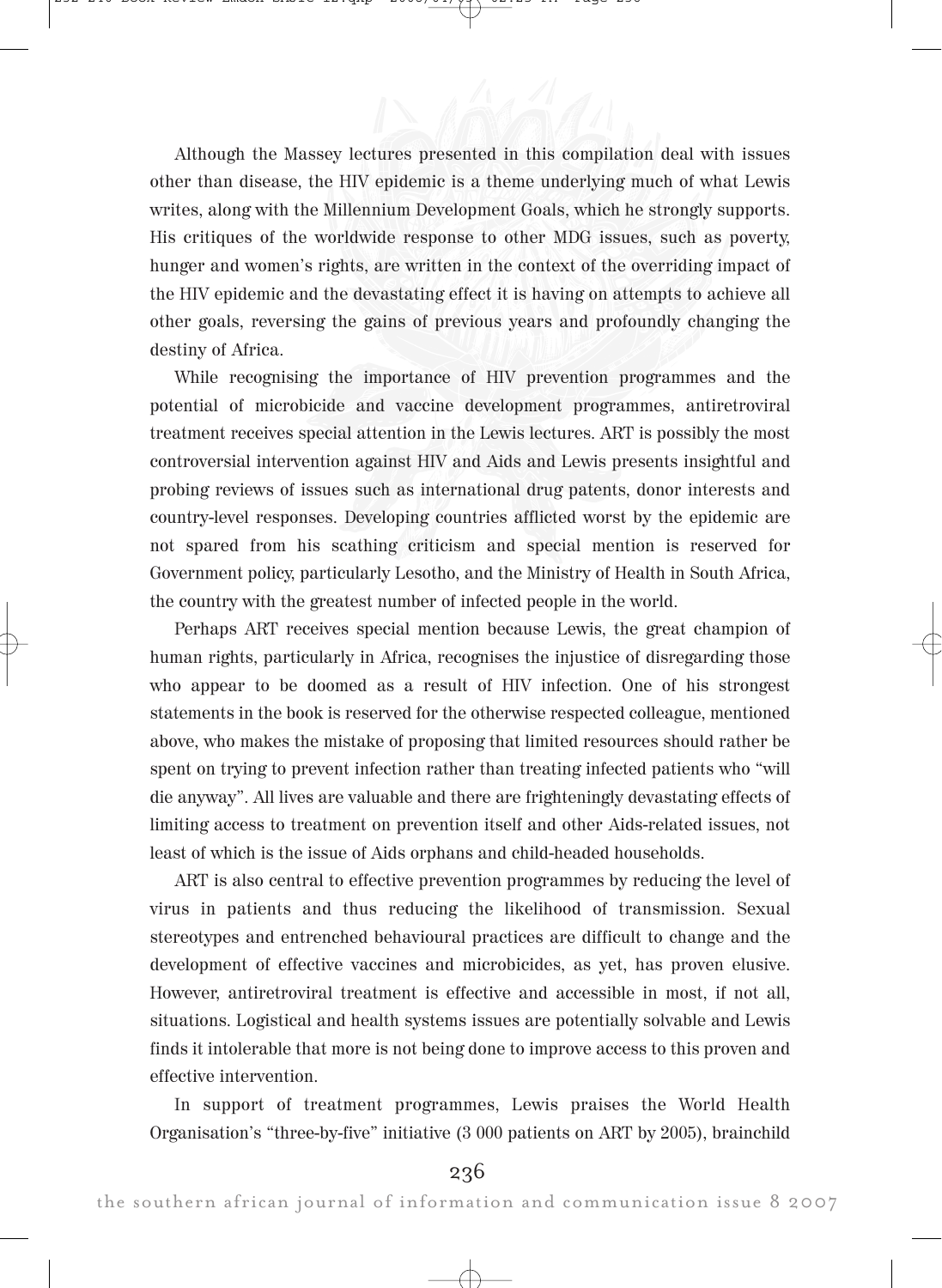of the late Director General, Dr Lee Jong-Wook. According to Lewis, it is not of primary importance that the aims are unachievable, but rather that the initiative has rallied support for treatment programmes and given birth to the concept of universal access to ART for all by 2010. Importantly, the "three-by-five" initiative has given the world measurable goals to assess progress in addressing the Aids epidemic.

In addressing the Millennium Villages Projects (MVP), initiated by celebrated economist and special envoy on the MDGs, Jeffrey Sachs, Lewis, while admitting they are in different ideological camps, focuses on the importance of information and praises the MVP policy of spending at least as much on evaluation as on the intervention itself. Although this is probably restricted to experimental sites, it underlines the importance of information in addressing any epidemic, particularly that the size of the Aids epidemic. It is essential that we instil a culture of learning in what is done so that we don't repeat the mistakes of the past and learn what works and what doesn't.

Although information technology (IT) is not the subject of the book, IT is essential to efficiently monitor and evaluate interventions against Aids and is a huge challenge in Africa. Without efficient monitoring and evaluation (M&E) systems it is unlikely that programmes will be durable enough to be scaled and sustainable to meet the numbers of patients who will likely require treatment. It is critically important to reduce drug resistance, maintain first-line drug regimens and develop data policies and systems that provide clinicians, facility managers and public health policymakers with just enough critical information to understand regional programmes without overburdening already overworked clinicians with irrelevant detail and lack of access to information. Information is also a critical requirement for an effective health policy and the setting of political agendas.

It is unfortunate that Lewis did not see the Academic Model for the Prevention and Treatment of HIV/Aids (AMPATH) programme, a joint initiative of the Moi University Treatment and Referral Hospital and Indiana University in Eldoret, Rift Valley province in Kenya. Apparently Lewis was heading there when he needed to return back home.

This programme epitomises treatment and care of HIV/Aids patients that goes way beyond providing drugs. It also addresses a bunch of Millennium Development Goals. When ART is prescribed patients also receive a nutritional prescription which enables them to receive fresh locally grown food. If needed, vulnerable patients, especially pregnant mothers can qualify for World Food Programme parcels. The programme has several other developmental approaches such as an innovative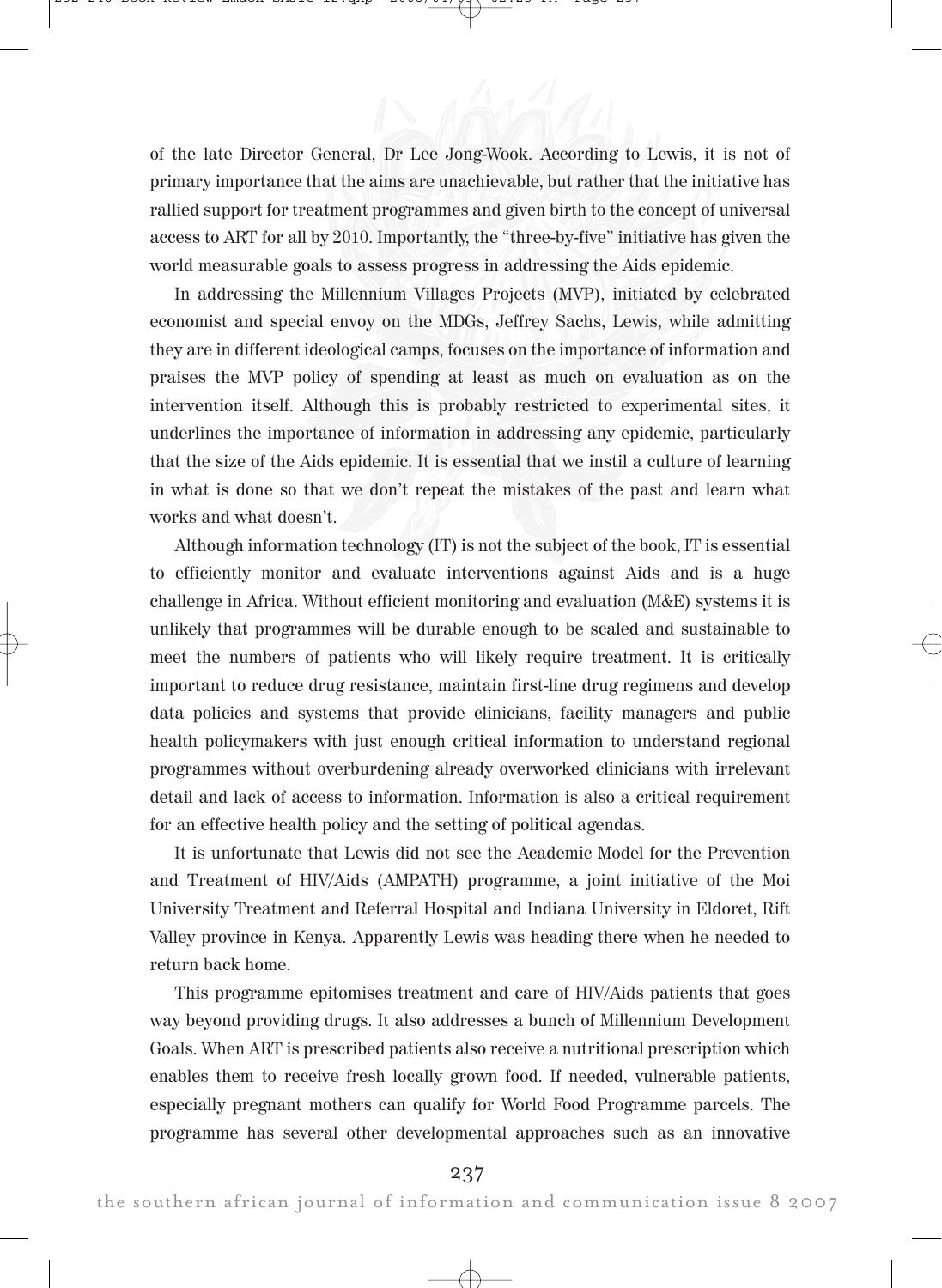approach to the prevention of mother-to-child transmission involving fathers; microcredit and entrepreneurial opportunities for patients living on treatment, care for orphans and vulnerable youth; psycho-social support and bereavement counselling; as well as large-scale food production and the training of HIV-positive people in farming methods on micro-plots.

AMPATH is currently treating 50 000 patients and would never have been able to scale up to this level without the development of its own electronic medical records system. It is this system that is now a collaborative open-source system that the Canadian International Development Research Centre (IDRC), through its Acacia and Connectivity Africa programmes has funded in support of an African network of users and developers. Open Medical Record System (OpenMRS) continues to grow and was recently accepted as one of 131 mentoring organisations worldwide for the prestigious and competitive Google Summer of Code for 2007, a programme in which Google pays student programmers from around the world to work on quality opensource projects over the summer. 3

In South Africa, IDRC has been working in the field of ICTs and HIV/Aids with the development and implementation of M&E systems using both personal computers and handheld computers (PDAs) to overcome the challenges of connectivity in rural areas; and a central data warehouse to compile aggregate data by the Free State provincial Department of Health, the South African Medical Research Council and the universities of Cape Town, Free State and Toronto. Data is captured on paper by clinicians (the preferred means of data capture) and then entered into a dedicated hospital information management system by dedicated data capturers and compiled into management reports using a data warehouse. The system provides vitally important data on indicators of programme performance to guide government policymakers.

Since implementation in May 2004 the data collected and analysed indicates that of those patients that started the treatment, 75% are alive and remain in the clinical care system. This gives testimony to the Lazarus effect of these drugs, literally raising people from their deathbeds. Integral to this approach is the use of ICTs for decision support. Results show that ART is extremely effective – as effective as in any developed country where they were first produced and used. However, the negative side of the data and evaluation is harder to deal with politically. It shows that many patients are dying while waiting for treatment. In the Free State, of the 26 000 patients registered on this system, only 5 500 are being treated! This

3 See: http://code.google.com/soc/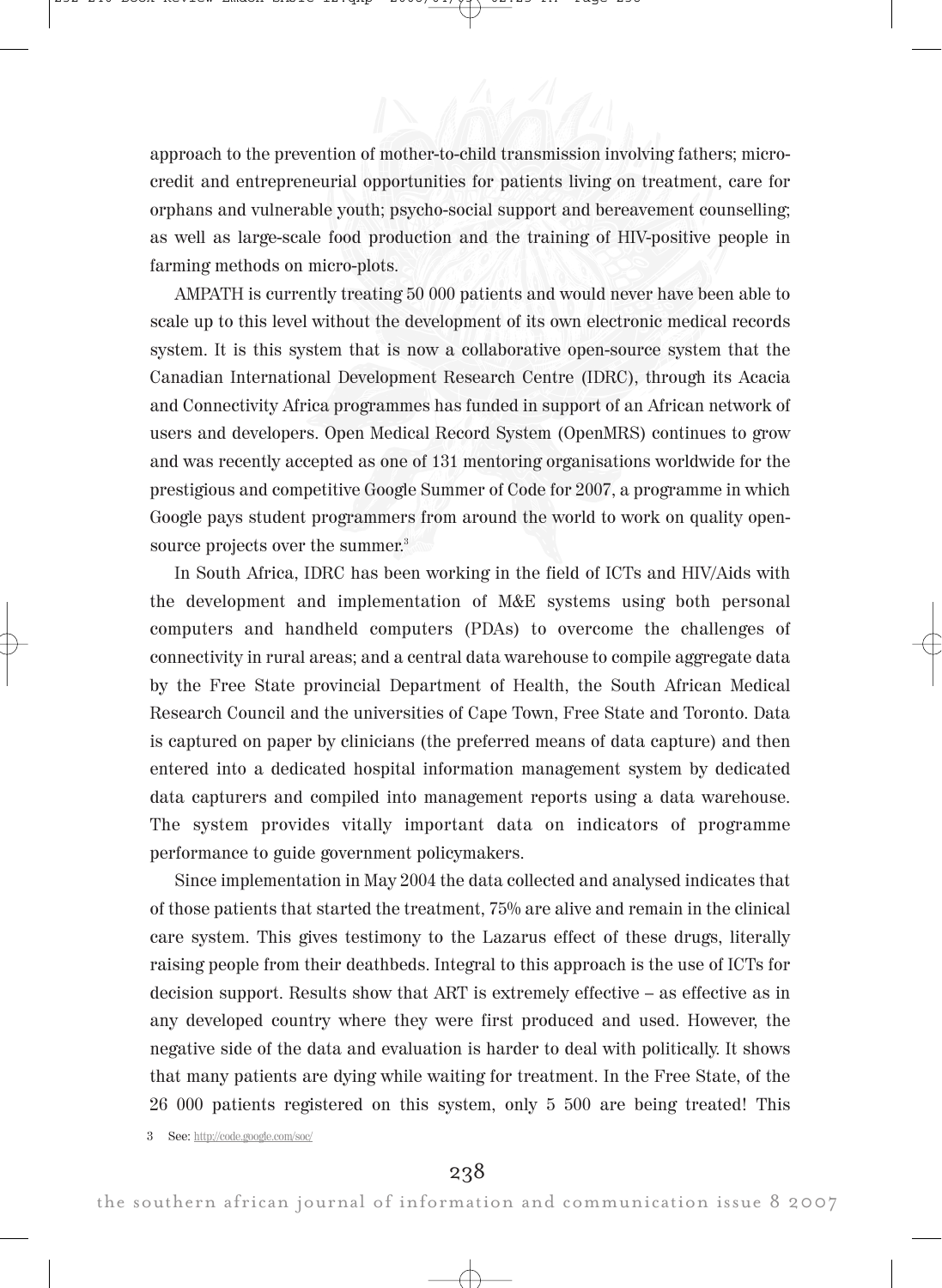province has the second highest infected population in South Africa, second only to KwaZulu-Natal (and therefore in the world, although India is quickly catching up). The Free State has a population of three million people, and an estimated 382 000 people are infected with HIV/Aids. The picture is probably similar in other provinces but the lack of reliable data makes it difficult to know with any degree of certainty. Amongst the many constraints to achieving more equitable access to antiretroviral treatment is the shortage of doctors. The Free State province is not taking this lying down and the outcome of this monitoring and evaluation process has led to the Free State continuing to work on solutions, amongst which will be to allow nurses to prescribe the treatment in uncomplicated cases and not have to wait for doctors to prescribe. Augmenting earlier work to provide nurses in-service training, the University of Cape Town (UCT) Lung Institute is developing a new programme to provide training and support of nurses called Streamlining Tasks and Roles to Expand Treatment and Care for HIV (Stretch). What is known from the monitoring and evaluation data is that the Free State has a durable programme that will scale well and these additional interventions will build on this base to provide a scaleable system with high numbers on treatment.

Given that South Africa has moved on since Lewis wrote the lectures in this book, it is incumbent on him to acknowledge these successes. He could also broaden the scope of the evident short-term successes by becoming a clear advocate for primarily creating access to ART. He could support efforts attendant to develop the health management systems, the human capacity and the ICTs that are required to address this epidemic. As a change strategy our evidence suggests that every effort should be thrown into ensuring that infected people get access to the treatment. People who get treatment get up and leave hospices. Palliative care demands can be diminished. Behaviour change is the most difficult to address, and working on the political, cultural and sexual environment must continue, but immediate effects are being achieved with treatment. This is where Lewis should put his efforts!

In a further IDRC-funded project, a South African Medical Research Council team has partnered with other African developers and programme managers to provide open-source and low-cost software systems for patient monitoring. In resourceconstrained settings, where the vast majority of resources are rightly being spent on improving access to treatment, these systems will contribute to creating robust, durable systems and will save money for drugs.